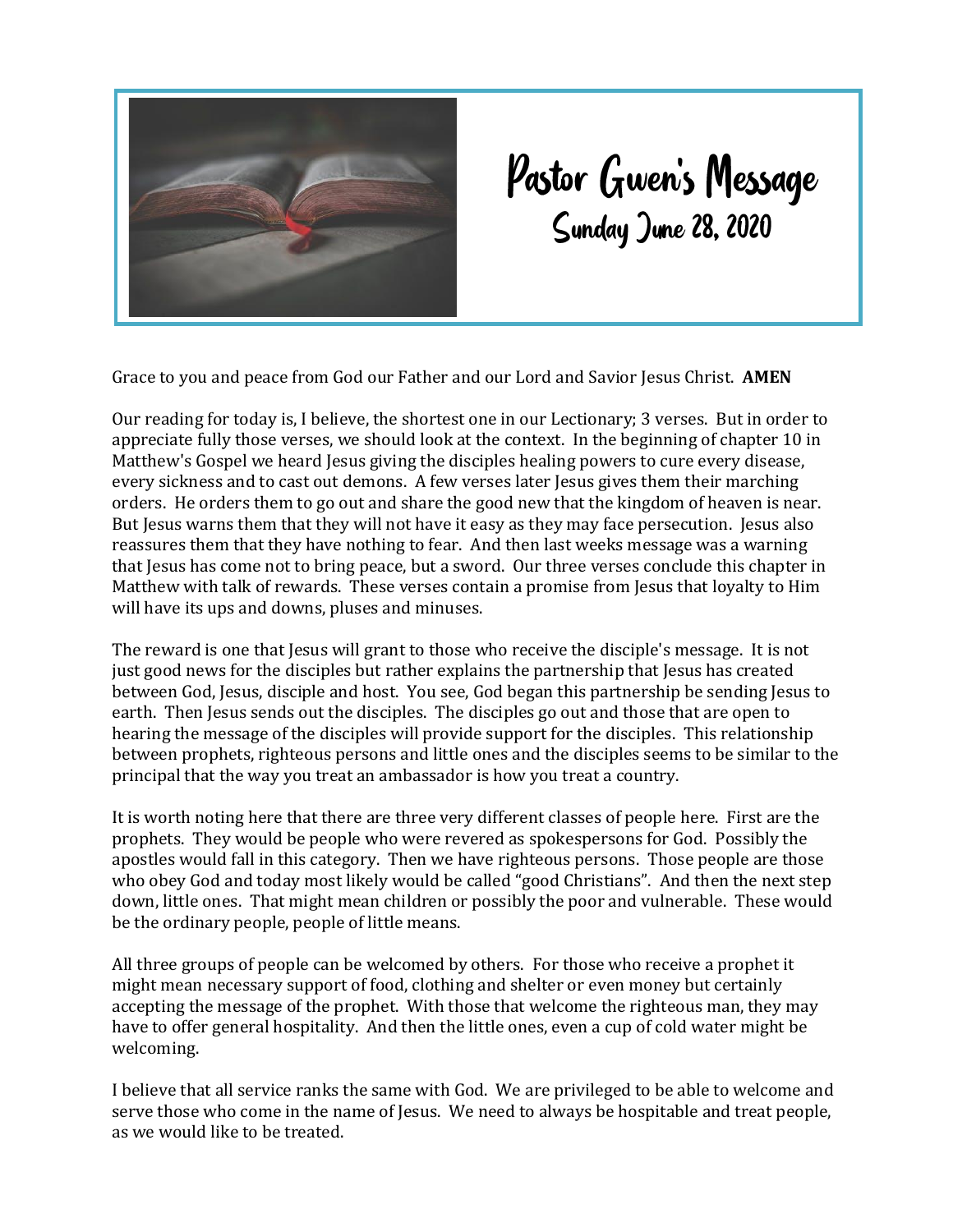True it is a fact that there are costs associated with receiving prophets, the righteous and the little ones. There are costs to being welcoming and to serving. Three things we can be aware of here.

First, is that there may be a financial cost. To care for someone else's needs can put a damper in your budget. Secondly, there may be a personal cost. I assume you know those costs. Since we live in the beautiful north woods of Wisconsin people, friends and family like to come up to visit. They invade our personal space, if you will. We change the sheets in the guest room, blow up mattresses and open our sofa sleepers. We cook meals, let them use our showers and with out thinking about it they take away our privacy. Yes, we love to have them visit, but we also, unless I am unusual, at some point, like to see them go home!

And lastly, there might be some danger for us. Obviously not so much with family, but in the days when we welcomed strangers, we could have our own personal safety jeopardized.

So no matter what the cost is to the hosts, there are rewards. Remember here that we are not talking about earning our way to heaven even by being the host or hostesses to prophets, the righteous, or little ones. No matter who received this trio of visitors, we are reminded that we receive them as if they were Jesus himself. And all those who receive his prophets, his righteous and his little ones, will be rewarded. The reward will not be necessarily in proportion to who they welcomed, but rather that they did welcome. God know what generosity is in our hearts just as he is able to count the hairs on our heads. And the gifts we give out of that generosity are all counted as gifts to Jesus and therefore are gifts to God. God has ordained that receiving will become a blessing to the giver.

I think that at one time or another in our lives we have all felt that we are more blessed to give than to receive. We cherish that feeling, that reward.

Since the pandemic hit the US several weeks ago and systemic racism has again been brought to the forefront by police violence, I have been trying to make sense out of what is happening in our country. I have found myself going to Eugene Peterson's, The Message. If you are not familiar with The Message, it is a paraphrase of the Bible that was first introduced in 1993. I believe the intention of Peterson was to update the language of the Bible so it was more easily understood, even going as far as using idioms and the slang of today. Sometimes to read Scripture in another light is a good thing. So I would like to quote the Message now reading our text for today, Matthew chapter 10 the last paragraph. Also as you listen, realize that this is the end of Jesus' Sermon on the Mount to His disciples and think about the challenges of today.

"We are intimately linked in this harvest work. Anyone who accepts what you do, accepts me, the One who sent you. Anyone who accepts what I do accepts my Father, who sent me. Accepting a messenger of God is as good as being God's messenger. Accepting someone's help is as good as giving someone help. This is a large work I've called you into, but don't be overwhelmed by it. It's best to start small. Give a cool cup of water to someone who is thirsty, for instance. The smallest act of giving or receiving makes you a true apprentice. You won't lose out on a thing."

And so this ends the longest and probably most important sermon Jesus ever gave to His followers. We are all called as apprentices, as Peterson would say. It does not matter how big your gift is that you give or receive. Start small was the command of Jesus in this reading. We